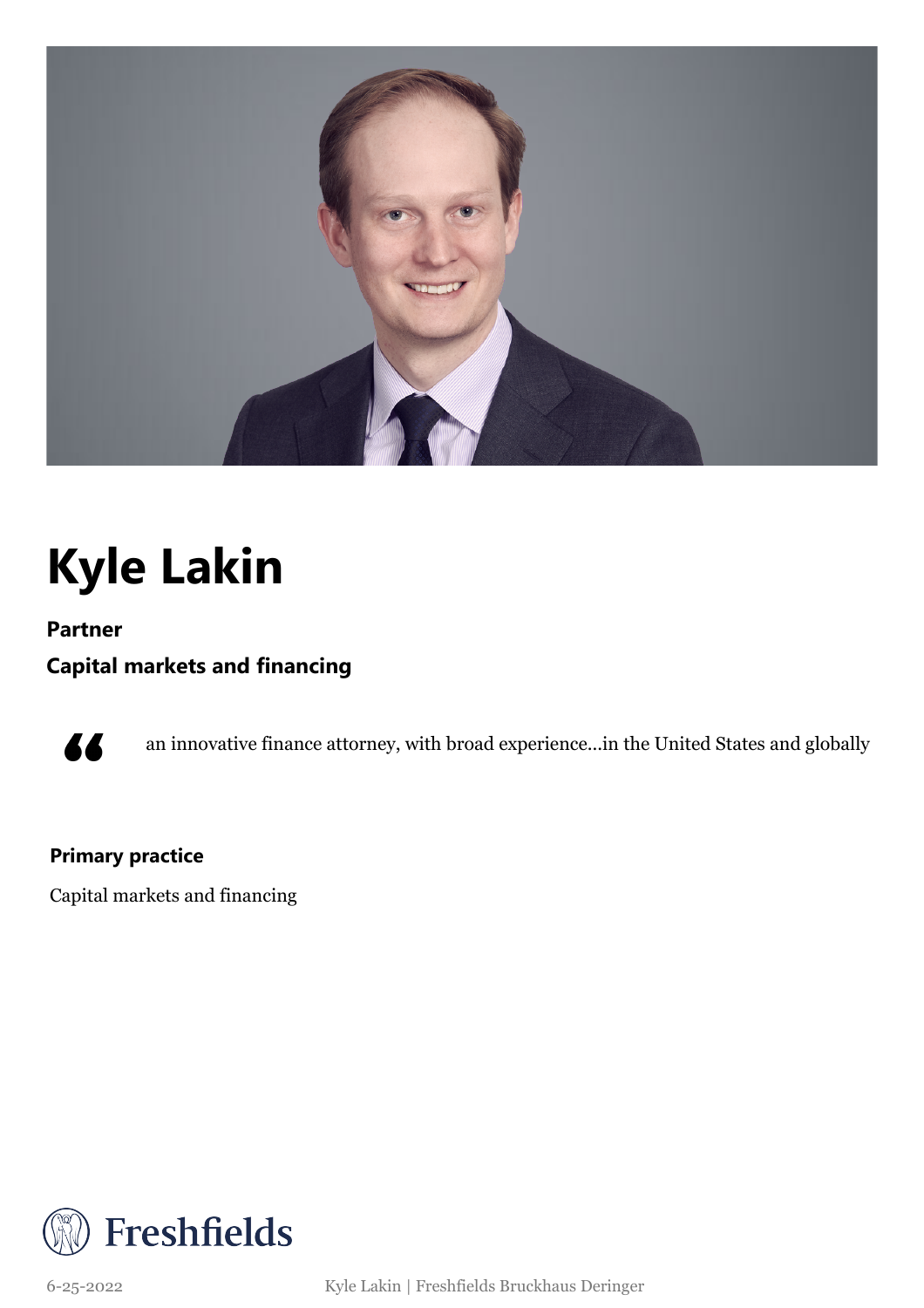# **About Kyle Lakin**

**Kyle Lakin advises equity sponsors and investment funds, as well as corporations, agents and lenders on a wide range of financing transactions, with a focus on, leveraged financing and restructuring transactions.**

Kyle has extensive experience in financings of all sorts in the power (traditional and renewables), infrastructure and natural resources sectors. He is a member of our global financial investors group and our global energy and natural resources and transportation and infrastructure groups. Kyle's extensive experience with various types of financings helps him to deliver creative solutions for clients both in the US and globally.

### **Recent work**

- Cinven and Ufinet on a \$1.135 billion term loan and revolving credit facility to finance Cinven's acquisition of a majority interest in Ufinet
- Oracle on a \$6 billion five-year revolving working capital facility and a \$15.7 billion 364-day term loan facility to finance its acquisition of Cerner
- Google on liability management and financing matters related to its pending \$5.4 billion acquisition of publicly-traded Mandiant Inc., as well as related transactions with Blackstone and other private equity sponsor holders of convertible preferred stock of Mandiant
- Western Union on the US financing aspects of its sale of Western Union Business Solutions to Goldfinch Partners and Baupost Group
- The management business of a major private equity firm on the issuance of privately placed notes pursuant to Section  $4(a)(2)$  of the Securities Act
- The management business of a major private equity firm on issuing its corporate revolving credit agreement
- CVC on the US financing aspects of its acquisition of stakes in Aleph Holdings and Acronis
- AstraZeneca on US financing aspects of its merger with Alexion
- Charterhouse Capital Partners in the business combination of Mirion Technologies and GS Acquisition Holdings Corp II
- CVC on the financing of its acquisition of WebPros

• One Equity Partners on the financing of its acquisition of Spartronics and the financing of 6-25-2022 Kyle Lakin | Freshfields Bruckhaus Deringer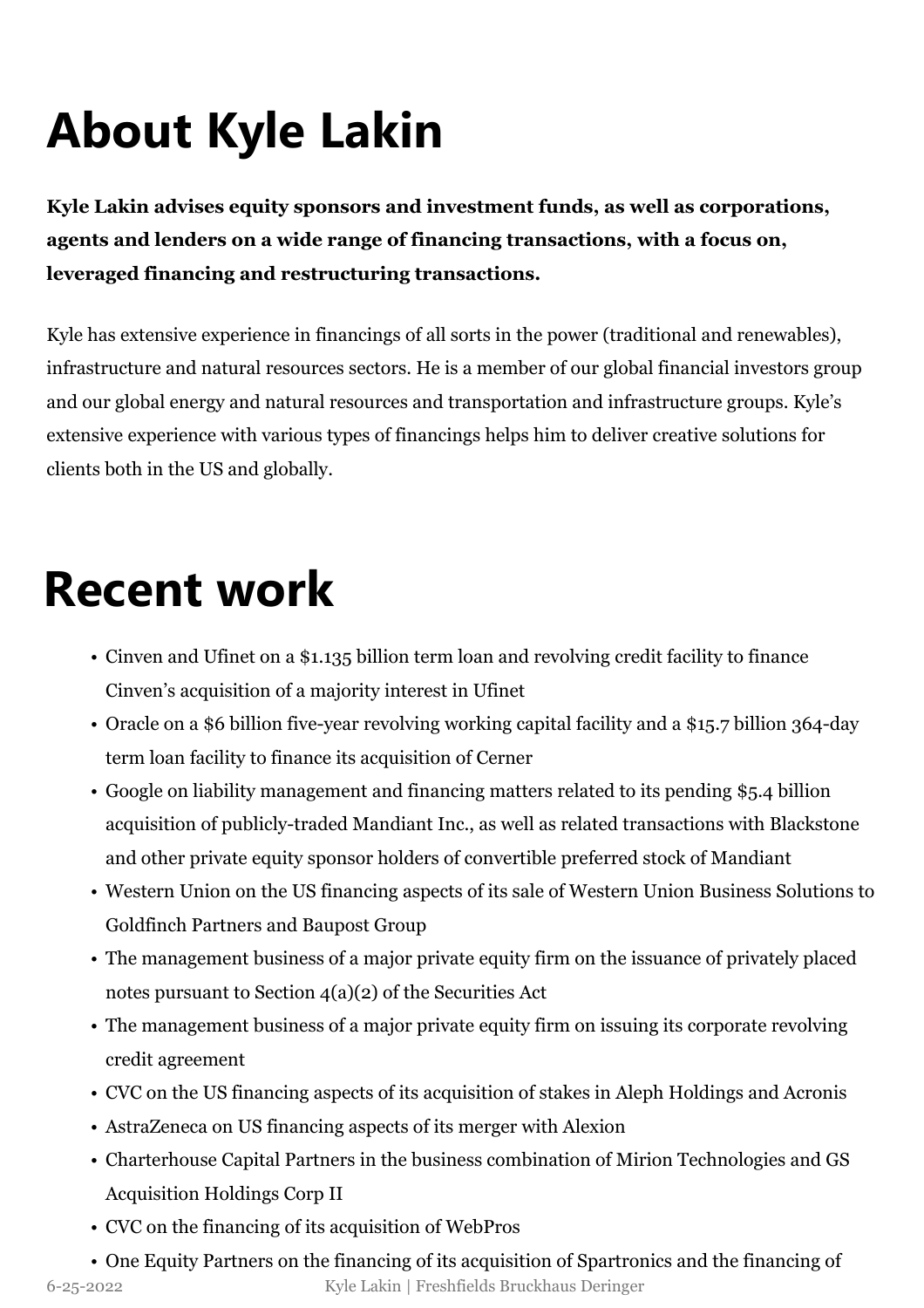Spartronic's acquisition of Primus Technologies

- CVC on the financing of its acquisition of Ontic
- Cinven on the financing of its acquisition of Ufinet Latam
- WorldRemit on the financing of its acquisition of Sendwave, a rapidly growing app-based remittance company
- Charterhouse Capital Partners on the financing of its acquisition of BTG International
- Barings on the purchase of privately placed notes from Anagram and Party City
- Bank of America on the underwriting of secured notes from Sally Beauty
- Solvay on the vendor financing of the sale of a line of its US business line
- Paine Schwartz Partners and Wawona Packing Company on the financing of its merger with Gerawan to create Prima Wawona
- Messer Industries and CVC on the financing of their joint acquisition of the US business of Linde and Praxair
- Capital One, as agent, on the restructuring of the senior secured debt of StoneMor Operating LLC
- KfW IPEX-Bank as senior lender and lead arranger in connection with the financing of the development of the world's first flex mini-mill by Big River Steel in Osceola, Arkansas (North America Mining & Metals Deal of the Year for IJGlobal and highly commended by the FT US Innovative Lawyers' Awards 2015)
- EQT on the financing of its acquisition of Contanda (formerly Westway Group) (commended by the FT US Innovative Lawyers' Awards 2013)

## **Qualifications**

- JD, Stanford Law School.
- BA, classics and classical languages, literatures and linguistics, The University of Chicago.
- Admitted to practice in the State of New York.